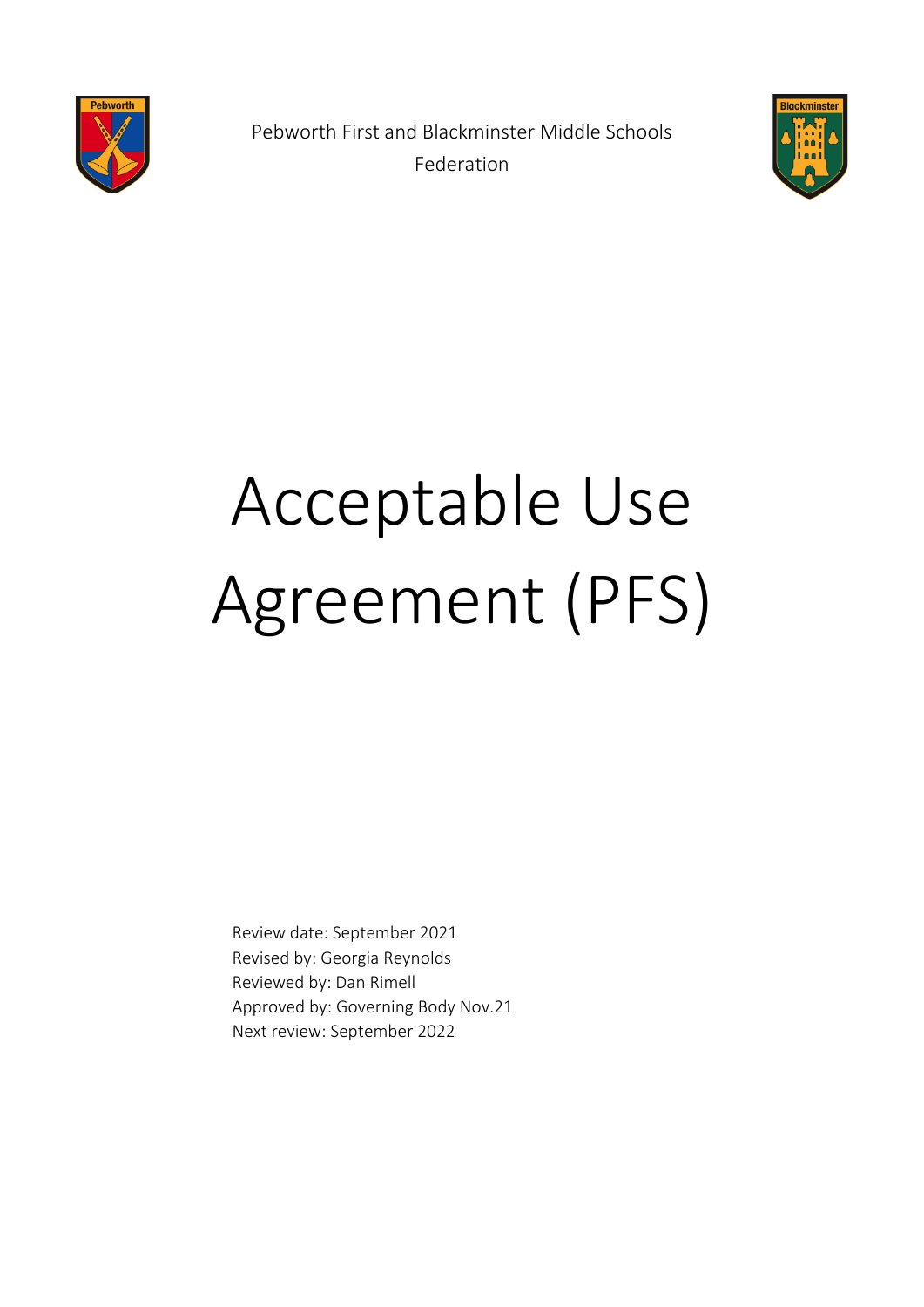#### Staff, Governor and Visitor

ICT and the related technologies such as email, the internet and mobile devices are an expected part of our daily working life in school. This policy is designed to ensure that all staff are aware of their professional responsibilities when using any form of ICT. All staff are expected to sign this policy and adhere at all times to its contents. Any concerns or clarification should be discussed with Neil Champs (School Leader.)

• Permission will be sought from students and parents before any photographs are published on a web site, blog or social media outlet.

• Images of children must not be published where it is possible to identify their names.

• Access must only be made via the authorised account and password, which must not be made available to any other person.

• All Internet use should be appropriate to staff professional activity or student's education. Sites and materials accessed must be appropriate to work in school. Users will recognise materials that are inappropriate and should expect to have their access removed.

• No hardware of software will be installed without the permission of the ICT coordinator and ICT Technician.

• Activity that threatens the integrity of the school ICT systems, or that attacks or corrupts other systems, is forbidden.

• Copyright of materials and intellectual property rights must be respected.

• All electronic communications with pupils/parents and staff must remain professional.

• Own personal details, such as mobile phone number and personal email address must not be given out to pupils.

• Personal data must be kept secure and used appropriately, whether in school, taken off school premises or accessed remotely.

• Any material that could be considered offensive, illegal or discriminatory must not be browsed, downloaded, uploaded or distributed.

• Internet access can be monitored and logged which can be made available, on request, to the school leader or Headteacher. • Support of the school to online safety must be respected by not deliberately uploading or adding any images, video, sounds or text that could upset or offend any member of the school community.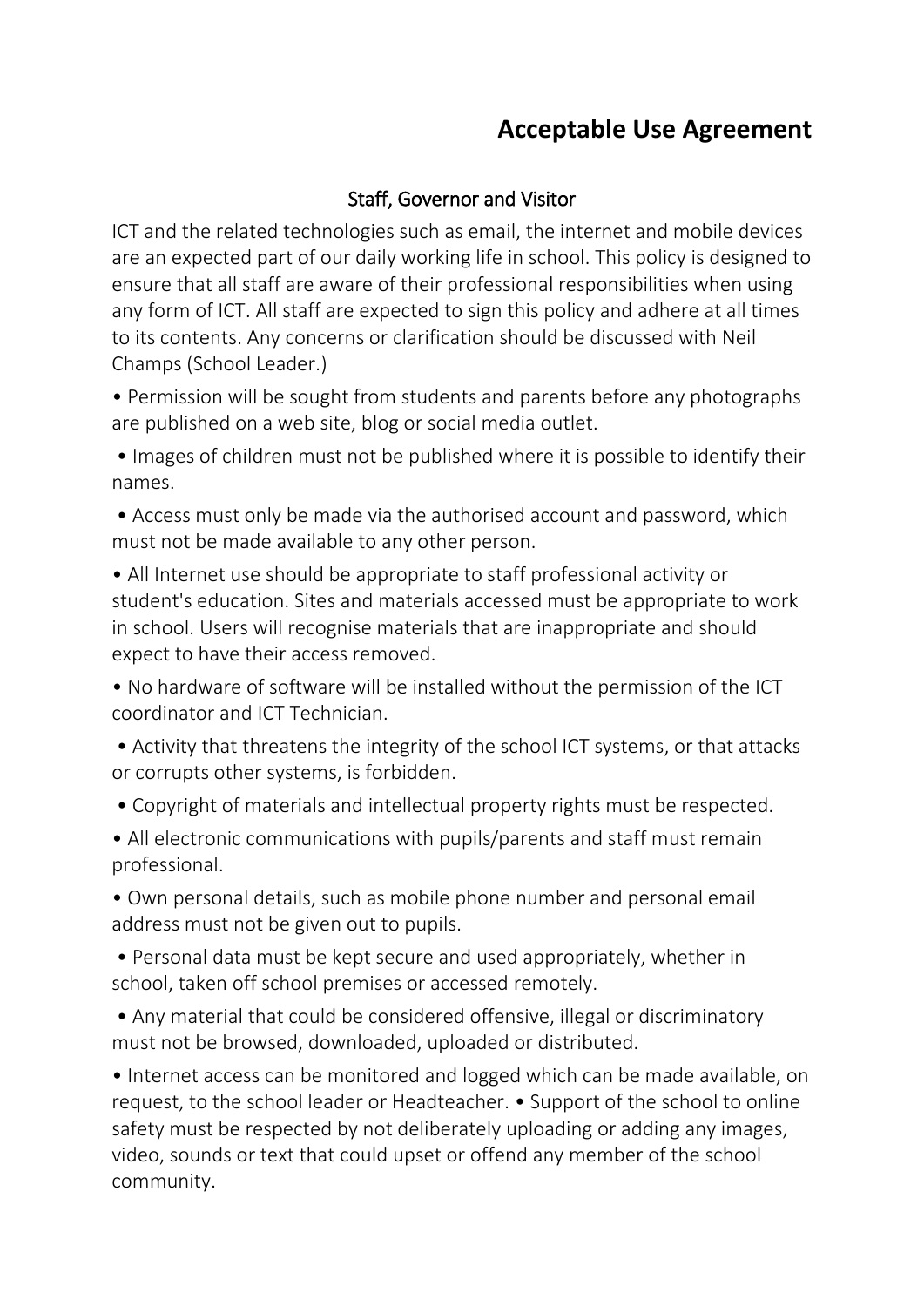- Online activity, both in school and outside, will not bring the professional role into disrepute.
- Support and promote the school's e-Safety policy and help pupils to be safe and responsible in their use of computing and related technologies.

#### User Signature

I agree to follow this code of conduct and to support the safe use of ICT throughout the School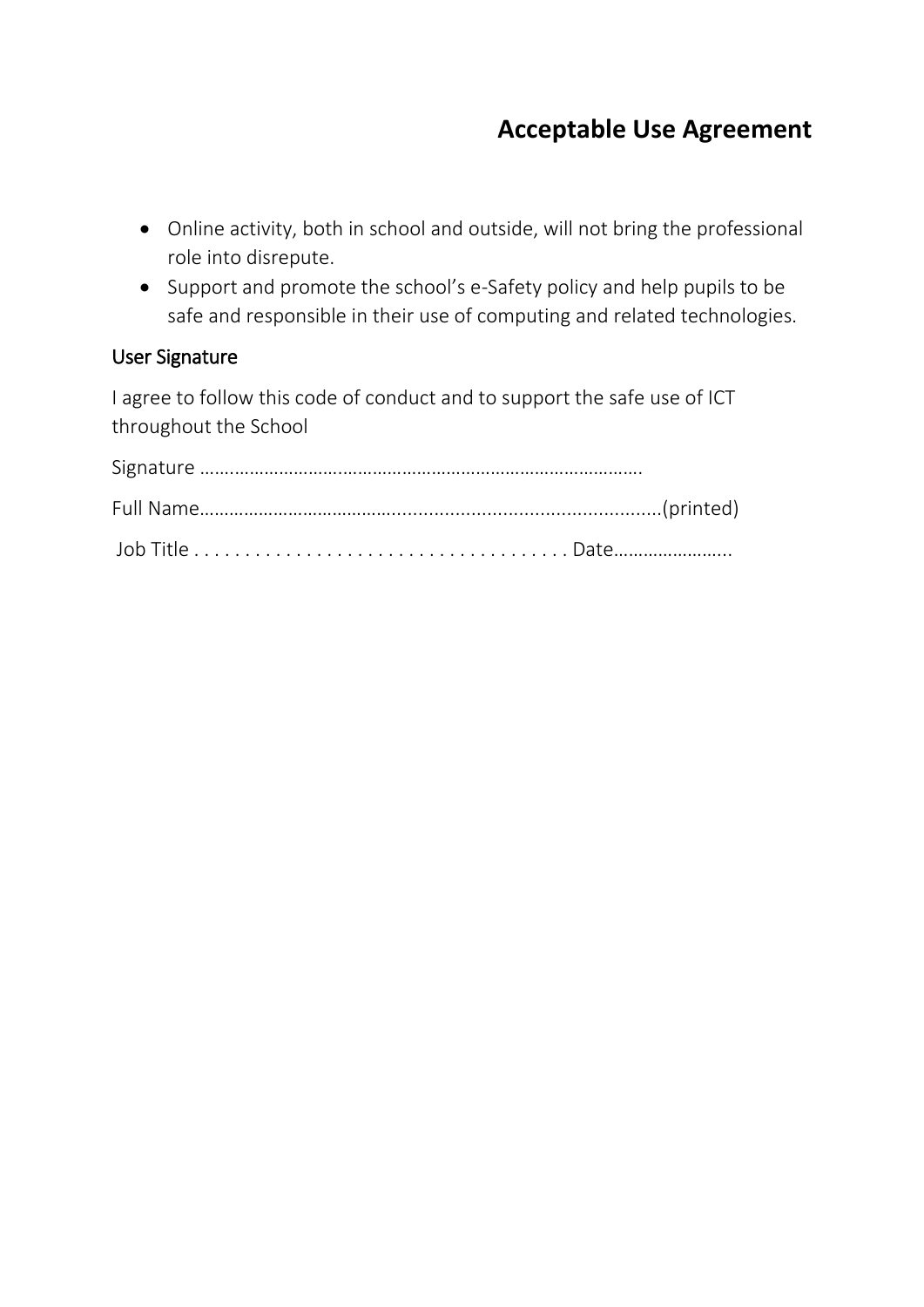#### **KS1 Pupils**

In school, you are expected to use computer equipment responsibly to stay safe. We ask you to respect the equipment in school and be sensible when using it.

I agree to follow these rules when using the school network, learning platforms, email and internet facilities:

o I will always keep my passwords a secret – only the teacher will know it in case I forget it. o I will not try to log on to another pupil's area.

o I will tell an adult if something I see upsets or worries me.

o I know that teachers can see how I use the computer.

o I am aware of the Hector's World CEOP report button and know when to use it. o I will ask an adult before I use the printer.

o I will not play games on school computers, unless told to by an adult. o I will tell an adult if someone is not following e-safety rules.

o I will always keep my name, birthday family information, journey to school private and never post these on a website.

o I will never meet an online friend without taking a responsible adult that you know with you, and I will not befriend people you do not know. Not everyone online is who they say they are.

o I will not post any pictures online that staff, or family may not think is sensible. If it is on the internet, I know it's not mine anymore.

o I will not respond to any messages that are mean or make me feel uncomfortable. I will tell an adult.

o I will be careful with ICT equipment. I understand that I may be charged for the cost of repairing or replacing the equipment, over and above whatever other sanctions are imposed.

o I will not bring a memory stick into school.

o I will not bring mp3 players, iPods, mobile phones etc. in to school. I know that these devices will be taken by a teacher if I bring them in.

o I will not use social networking sites to contact members of The Pebworth First or Blackminster Middle School staff (for example, Facebook, Twitter, etc…).

o I will not use Social Network Sites in school. o I will check with a teacher before I use the internet to download files.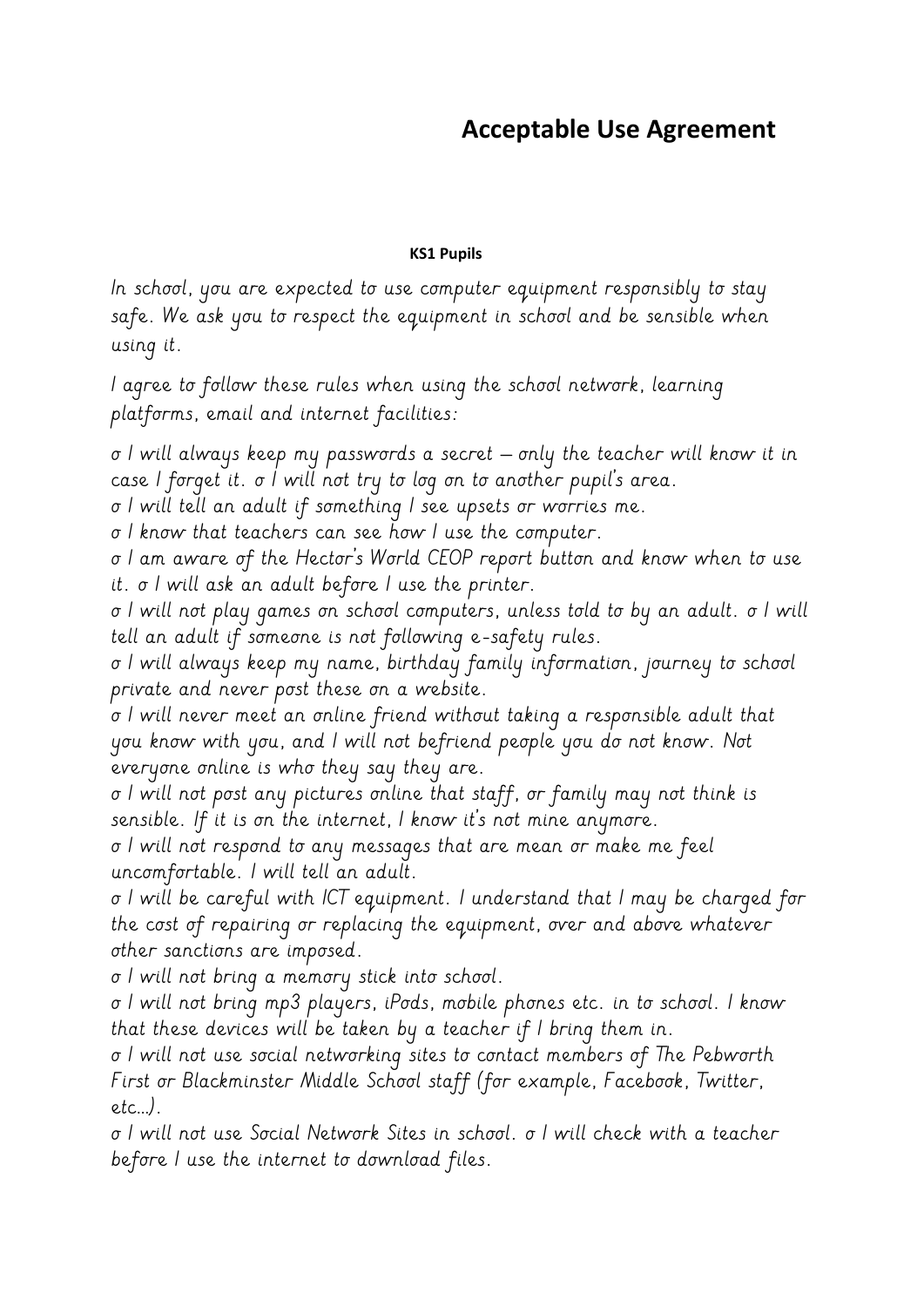o I will not take information from the internet and say it is my own work. o I will only use the internet for learning. o I will tell an adult is someone tries to contact me by people outside the school community.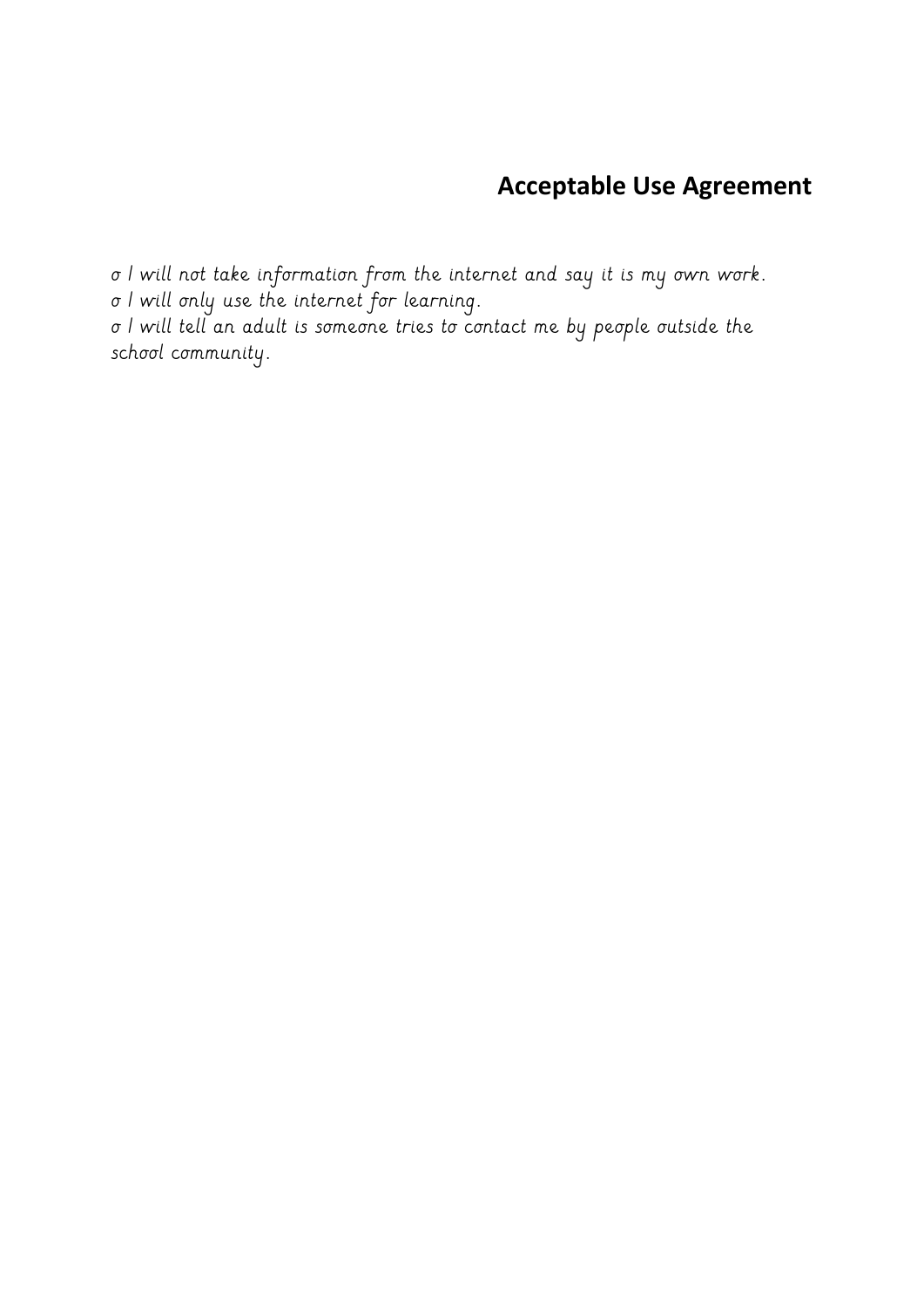#### **KS2 Pupils**

In school, you are expected to use computer equipment responsibly to stay safe. We ask you to respect the equipment in school and be sensible when using it.

I agree to follow these rules when using the school network, learning platforms, email and internet facilities:

o I will always keep my name, birthday family information, journey to school private and never post these on a website.

o I will never meet an online friend without taking a responsible adult that you know with you, and I will not befriend people you do not know. Not everyone online is who they say they are.

o I will not post any pictures online that staff, or family may not think is sensible. If it is on the internet, I know it's not mine anymore.

o I will not respond to any messages that are mean or make me feel uncomfortable. I will tell an adult.

o I will always keep my passwords a secret – only the teacher will know it as they set it.

o I will not attempt to gain unauthorised access to the school network or to any other computer system found on the Internet.

o I will not attempt to log on using another person's username and password with or without their permission. This also includes email.

o I will not attempt to access another person's files or personal information.

o I will not interfere with, damage or vandalise any ICT equipment. If I do, I understand that I may be charged for the cost of repairing or replacing the equipment, over and above whatever other sanctions are imposed.

o I will not attempt to upload unsuitable, illegal or unauthorised files onto the school network.

o I will not bring unsuitable, illegal or unauthorised files into school on any form of portable media storage device, including mp3 players, iPods, mobile